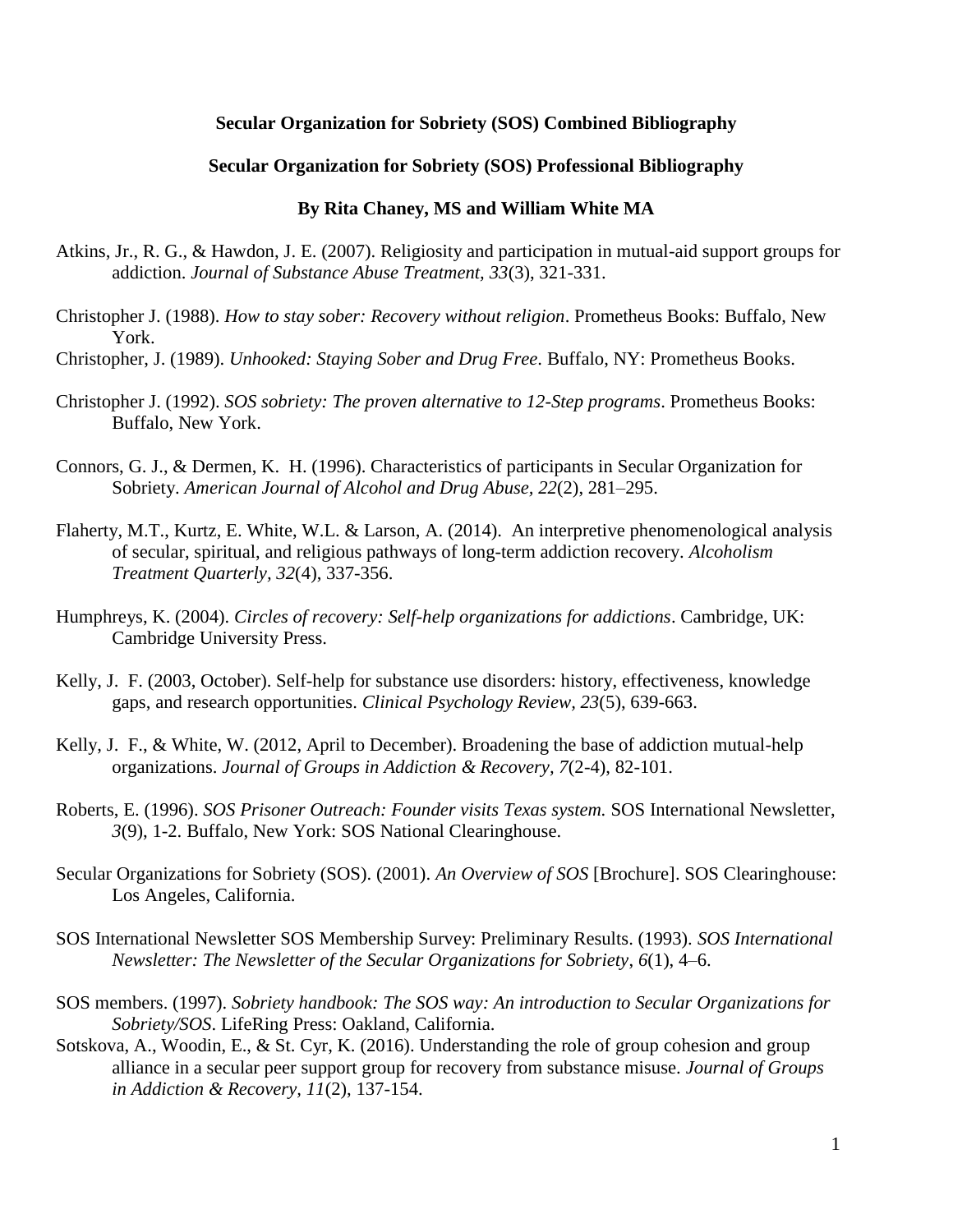- White, W. L. (2004). Addiction recovery mutual aid groups: An enduring international phenomenon. *Addiction*, 99(5), 532-538.
- White, W. L. (2008). The culture of recovery in America: Recent developments and their significance. *Counselor*, 9(4), 44-51.
- White, W. (2012). The history of Secular Organizations for Sobriety—Save Our Selves: An interview with James Christopher. Posted at [www.williamwhitepapers.com](http://www.williamwhitepapers.com/)
- White, W. L. (2014). *Slaying the Dragon: The history of treatment and recovery in America. S*econd edition. Bloomington, IL: Chestnut Health Systems.
- White, W., & Kurtz. E. (2006). The varieties of recovery experience. *International Journal of Self Help and Self Care, 3*(1-2), 21-61.
- White, W., & Nicolaus, M. (2005). Styles of secular recovery. *Counselor, 6*(4), 58-61.

# **Of Related Interest:**

- DeSena, J. (2003). *Overcoming your alcohol drug and recovery habits: An empowering alternative to AA and the 12 Steps*. San Francisco, CA: Sharp Press.
- Ellis, A., & Velten, E. (1992). *When AA doesn't work for you: Rational steps to quitting alcohol*. New York: Barricade Books, Inc.
- Humphreys, K. (1997). Clinicians' referral and matching of substance abuse patients to self-help groups after treatment. *Psychiatric Services*, *48*(11), 1445-1449.
- Humphreys, K., Wing, S., McCarty, D., Chappel, J., Gallant, L., Haberle, B., Horvath, A. T., Kaskutas, L. A., Kirk, T., Kivlahan, D., Laudet, A., McCrady, B. S., McLellan, A. T., Morgenstern, J., Townsend, M., & Weiss, R. (2004). J Self-help organizations for alcohol and drug problems: Toward evidence-based practice and policy. *Journal of Substance Abuse Treatmen*t, *26*(3), 151- 158.
- Kelly, J. F., Stout R., Zywiak, W., & Schneider, R. (2006). A 3-year study of addiction mutual-help group participation following intensive outpatient treatment. *Alcoholism Clinical & Experimental Research, 30*(8), 1381-1392.
- Kelly, J. F., & Yeterian, J. D. (2008). In W. T. O'Donohue (Ed.) & N. A. Cummings (Ed.), Mutual-help groups. In *Evidence-Based Adjunctive Treatments*, pp. 61-106. New York, NY: Elsevier.

#### **Secular Organization for Sobriety Non-Professional Bibliography**